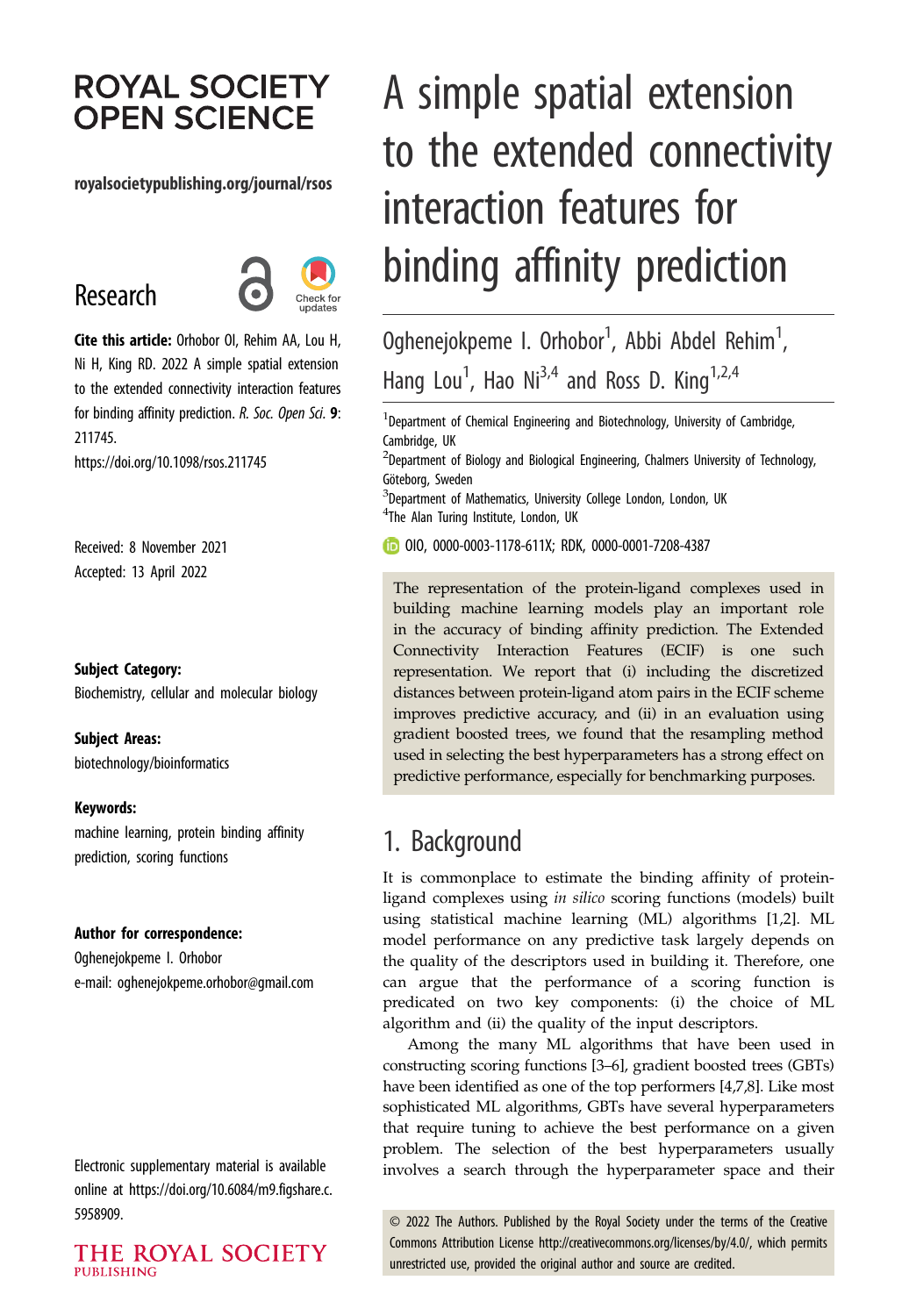quality tested using some form of resampling [\[9\]](#page-6-0).While several search strategies for hyperparameter selection have been proposed [\[10](#page-6-0)], this is not the focus of this work. Here, we focus on the effect of resampling technique in the identification of optimal hyperparameters. We demonstrate empirically that the choice of resampling technique has strong effects on the choice of optimal hyperparameters, and by extension, the performance of a constructed scoring function. Although this is well known in the ML community, it is often a footnote or ignored in the protein-binding affinity prediction literature.

Several descriptors for the representation of protein-ligand complexes for use in building ML-based scoring functions have been proposed [\[8](#page-6-0),[11\]](#page-6-0). These descriptors often implement principles from extended connectivity fingerprints [\[12\]](#page-6-0). A recent approach which has been shown to achieve state-of-the-art performance is the extended connectivity interaction features [[8](#page-6-0)] (ECIF), which identified 22 atom-types for proteins, and 70 atom-types for ligands based on connectivity. Pairs of these protein-ligand atom-types within a distance threshold are used as descriptors, where the value for each protein-ligand complex is the frequency of its occurrence. In this work, we extend this approach by distinguishing between shorter and longer descriptor interactions, and refer to this approach as pair distance ECIF (PDECIF). We evaluated the proposed approach using the comparative assessment of scoring functions (CASF) family of benchmark datasets [\[5](#page-6-0),[13,14\]](#page-6-0), and demonstrate that PDECIF outperforms ECIF when paired with GBTs. Our contributions are as follows:

- We demonstrate the effect the choice of resampling technique when optimizing ML algorithm hyperparameters has on scoring function performance. Our analysis shows that the difference in predictive performance is not statistically significant. However, it is worth noting that the observed differences are indeed important, especially when comparing the performance of different scoring functions.
- We propose PDECIF, an extension to ECIF which outperforms its predecessor.

## 2. Methods

## 2.1. ECIF and PDECIF

A ligand descriptor in the ECIF framework consists of an atom's symbol, explicit valence, number of attached heavy atoms, number of attached hydrogens, aromaticity and ring membership. Each of these properties can be represented textually where each property is separated by a semicolon. For example C;4;3;0;0;0. Protein descriptors are formulated in the same way where Protein Data Bank (PDB) residue and atom pairs map to an ECIF atom of the same form. For example, ASN-OXT maps to O;2;1;0;0;0. Given a protein-ligand complex and under a prespecified distance threshold, for example 6 Å, a valid ECIF descriptor consists of a protein-ligand atom pair of the form C;4;3;0;0;0-O;2;1;0;0;0. The assigned numerical value is the number of times it occurs in the complex under the distance threshold. In total, there are 1540 of such pairs, see the original work for the complete set [[8](#page-6-0)]. In contrast to ECIF, rather than specify a maximum distance, we specify a distance below which we consider short and above which we consider long. The distance for long-range interactions is uncapped. So using the example for the ECIF descriptor above, we have the following descriptors for short and long, respectively; C;4;3;0;0;0-O;2;1;0;0;0-l and C;4;3;0;0;0-O;2;1;0;0;0-h. Note that the choice of '-l' and '-h' are simply as delineating symbols for the distances and have no intrinsic meaning.

### 2.2. Datasets

We performed our evaluation using the CASF 2007, 2013, 2016 and 2019 benchmark datasets [\[5,13,14](#page-6-0)]. They all have independent train and test sets, with 1090–210, 2764–195, 3772–285 and 9291–285 train– test samples for the aforementioned datasets, respectively. We used this existing split in our experiments. Note that the CASF 2019 set shares the same test set as the CASF 2016 set, albeit with more training samples. We read the raw data from PDBbind; where RDKit was incapable of reading the ligand files, Open Babel (v. 3.1.1) was used to convert these into mol files that were fully compatible with RDKit. All files were then saved in mol format before use. We considered four distance thresholds for both ECIF and PDECIF: 4 Å, 6 Å, 8 Å and 10 Å. [Table 1](#page-2-0) shows the number of features generated using ECIF and PDECIF at the different distance thresholds for the benchmark datasets. Note that the number of features for the ECIF datasets is never up to the reported 1540 in the original. This is because we only included features for which at least one complex has a non-zero value. We also considered a case were the ECIF and PDECIF datasets are augmented with 194 ligand features [[15\]](#page-6-0) generated using RDKit. The features are described in electronic supplementary material, S1.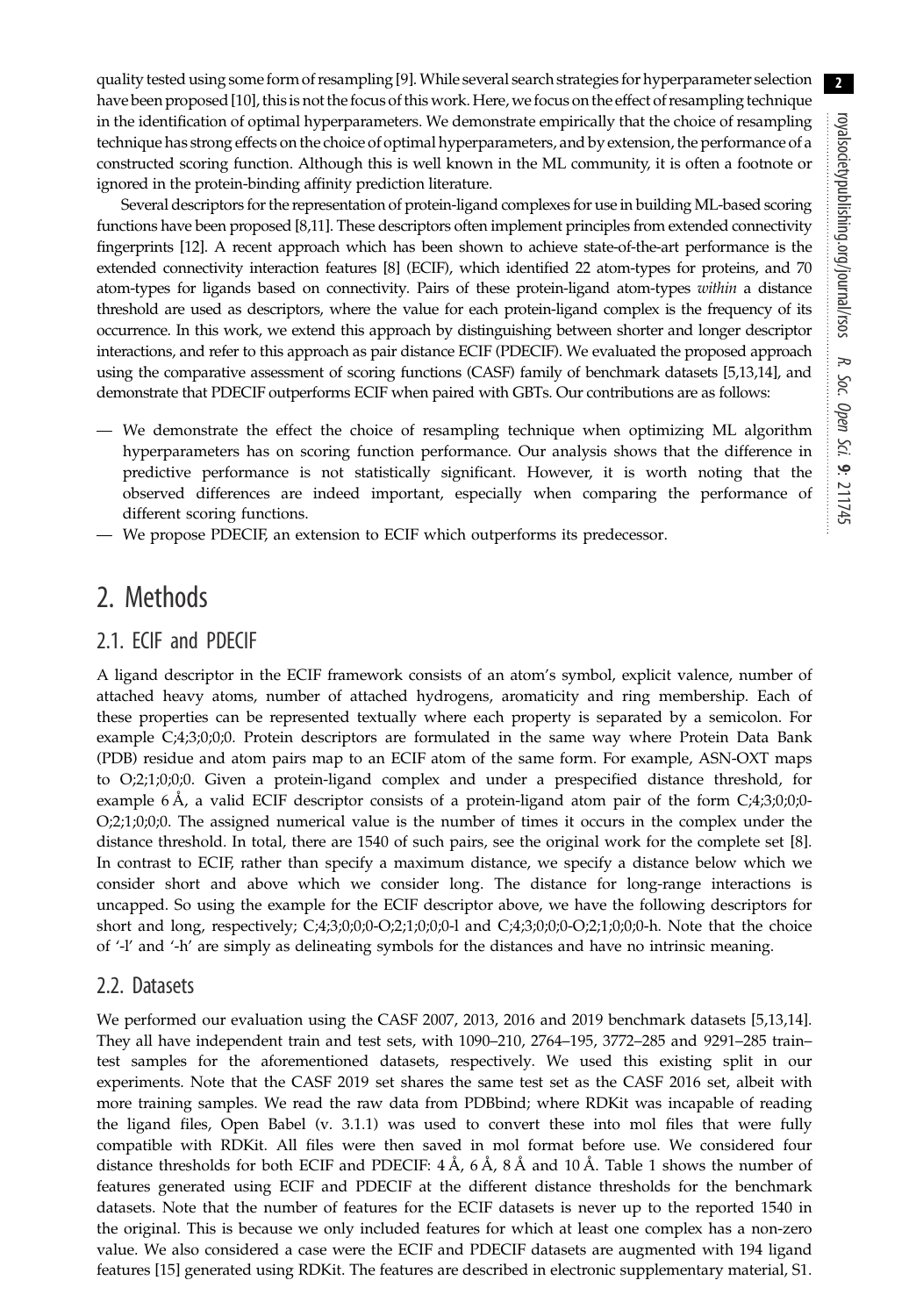3

<span id="page-2-0"></span>

|  |                                  |  |  |  |  |  |  |  | Table 1. The number of features generated for each of the benchmark datasets using the ECIF and PDECIF approaches at |  |
|--|----------------------------------|--|--|--|--|--|--|--|----------------------------------------------------------------------------------------------------------------------|--|
|  | different distances (angstroms). |  |  |  |  |  |  |  |                                                                                                                      |  |

| benchmark | distance | <b>ECIF</b> | <b>PDECIF</b> |
|-----------|----------|-------------|---------------|
| CASF 2007 | 4        | 856         | 2178          |
|           | b        | 1161        | 2482          |
|           | 8        | 1244        | 2563          |
|           | 10       | 1285        | 2595          |
| CASF 2013 |          | 996         | 2290          |
|           | h        | 1226        | 2520          |
|           | 8        | 1268        | 2561          |
|           | 10       | 1288        | 2579          |
| CASF 2016 | 4        | 1078        | 2485          |
|           | h        | 1332        | 2739          |
|           | 8        | 1376        | 2781          |
|           | 10       | 1399        | 2803          |
| CASF 2019 |          | 1176        | 2584          |
|           |          | 1362        | 2770          |
|           | 8        | 1389        | 2795          |
|           | 10       | 1402        | 2807          |

Table 2. P-values from paired t-test statistical testing of the difference in predictive performance (R) between the considered representations across the different resampling methods.

| representation pairs              | train-test             | CV <sub>5</sub>                 | <b>CV<sub>10</sub></b>          |
|-----------------------------------|------------------------|---------------------------------|---------------------------------|
| $ECIF - ECIF + Ligand$            | $9.369 \times 10^{-5}$ | $1.918 \times 10^{-4}$          | $1.502 \times 10^{-4}$          |
| $FCIF = PDFCIF$                   | $2.133 \times 10^{-3}$ | $6.220 \times 10^{-3}$          | $6.419 \times 10^{-3}$          |
| $ECIF - PDECIF + Ligand$          | $5.471 \times 10^{-5}$ | $1.271 \times 10^{-4}$          | $1.391 \times 10^{-4}$          |
| $ECIF + Ligand - PDECIF$          | $5.364 \times 10^{-1}$ | $1.388 \times 10^{-1}$          | $1188 \times 10^{-1}$           |
| $ECIF + Ligand - PDECIF + Ligand$ | $6.175 \times 10^{-3}$ | $5.564 \times 10^{-4}$          | 3 924 $\times$ 10 <sup>-3</sup> |
| PDECIF $-$ PDECIF $+$ Ligand      | $3.688 \times 10^{-5}$ | 6.243 $\times$ 10 <sup>-8</sup> | $1.052 \times 10^{-6}$          |

### 2.3. Evaluation set-up

We used GBT as our learner of choice. The hyperparameters were optimized using a grid search, and kept all but the number of rounds, max depth and learning rate as default values, where the number of rounds =  $(500, 1000, 1500, 2000)$ , max depth =  $(2, 4, 6, 8)$  and learning rate =  $(0.001, 0.01, 0.1, 0.2, 0.01)$ 0.3). Selection of the best combination of these parameters was performed using only the training data for each of the benchmarks. We considered three resampling approaches; train–test split (70–30%) and cross-validation (CV) with  $k = (5, 10)$ . These were performed once and without repetition. Having identified the best performing hyperparameters and building the final model, we report the Pearson correlation coefficient (R) and root mean square error (RMSE). For both of the performance metrics, we report model performance on each benchmark's test set. We performed feature selection on the overall best performing benchmark dataset and representation method pair using the Boruta algorithm  $[16]$  $[16]$  with a maximum of 500 runs, a p-value of 0.01, and a random forests  $[17]$  $[17]$  backend. The code used in generating the datasets and performing the experiments is available at [https://](https://github.com/oghenejokpeme/PDECIF) [github.com/oghenejokpeme/PDECIF.](https://github.com/oghenejokpeme/PDECIF) Links to all datasets used are also provided in the aforementioned repository.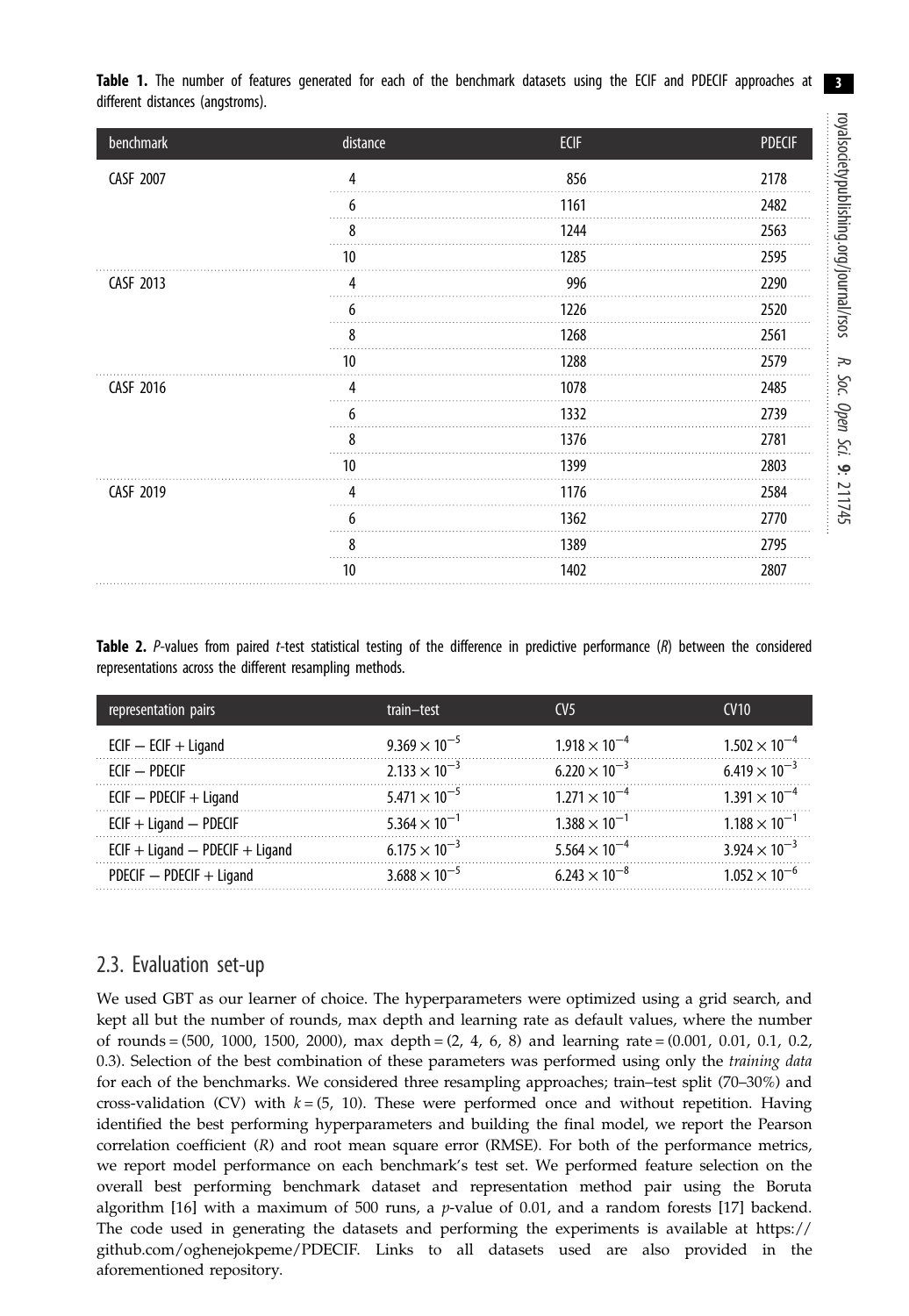<span id="page-3-0"></span>Table 3. Predictive performance (R/RMSE) for the ECIF and PDECIF representations with and without the ligand features for the CASF 2007 and 2013 benchmark datasets when the hyperparameters for the predictive model are selected using the train–test and cross-validation ( $k = \{5, 10\}$ ) resampling methods. For each benchmark year and distance pair, the best performing representation (with and without ligand features) and resampling method is in italics. The overall best performing combination for the given benchmark dataset is in boldface.

| year-distance | representation    | train-test  | CV <sub>5</sub> | CV10               |
|---------------|-------------------|-------------|-----------------|--------------------|
| CASF 2007-4   | ECIF              | 0.739/1.663 | 0.736/1.665     | 0.729/1.692        |
|               | <b>PDECIF</b>     | 0.811/1.458 | 0.807/1.468     | 0.802/1.482        |
|               | $ECIF + ligand$   | 0.759/1.583 | 0.787/1.562     | 0.783/1.562        |
|               | PDECIF + ligand   | 0.811/1.467 | 0.817/1.468     | 0.812/1.471        |
| CASF 2007-6   | ECIF              | 0.812/1.472 | 0.808/1.498     | <i>0.821/1.450</i> |
|               | <b>PDECIF</b>     | 0.803/1.494 | 0.808/1.467     | 0.806/1.472        |
|               | $ECIF + ligand$   | 0.814/1.459 | 0.820/1.455     | 0.812/1.460        |
|               | PDECIF + ligand   | 0.823/1.430 | 0.826/1.428     | 0.817/1.446        |
| CASF 2007-8   | ECIF              | 0.805/1.468 | 0.813/1.449     | 0.815/1.446        |
|               | <b>PDECIF</b>     | 0.816/1.455 | 0.812/1.450     | 0.811/1.460        |
|               | $ECIF + ligand$   | 0.815/1.472 | 0.818/1.443     | 0.820/1.442        |
|               | PDECIF + ligand   | 0.827/1.418 | 0.825/1.418     | 0.828/1.408        |
| CASF 2007-10  | ECIF              | 0.811/1.473 | 0.820/1.429     | 0.811/1.448        |
|               | <b>PDECIF</b>     | 0.811/1.476 | 0.808/1.476     | 0.807/1.481        |
|               | $ECIF + ligand$   | 0.802/1.496 | 0.820/1.461     | 0.817/1.438        |
|               | PDECIF + ligand   | 0.814/1.486 | 0.822/1.444     | 0.818/1.440        |
| CASF 2013-4   | <b>ECIF</b>       | 0.708/1.629 | 0.694/1.655     | 0.717/1.613        |
|               | <b>PDECIF</b>     | 0.762/1.522 | 0.773/1.499     | 0.779/1.490        |
|               | $ECIF + ligand$   | 0.777/1.484 | 0.776/1.480     | 0.778/1.481        |
|               | PDECIF + ligand   | 0.800/1.432 | 0.798/1.431     | 0.801/1.429        |
| CASF 2013-6   | ECIF              | 0.772/1.484 | 0.779/1.475     | 0.774/1.478        |
|               | <b>PDECIF</b>     | 0.792/1.449 | 0.786/1.461     | 0.783/1.467        |
|               | $ECIF + ligand$   | 0.801/1.419 | 0.791/1.437     | 0.790/1.439        |
|               | PDECIF + ligand   | 0.811/1.405 | 0.802/1.420     | 0.817/1.384        |
| CASF 2013-8   | ECIF              | 0.772/1.487 | 0.769/1.497     | 0.772/1.483        |
|               | <b>PDECIF</b>     | 0.774/1.485 | 0.784/1.459     | 0.783/1.465        |
|               | $ECIF + ligand$   | 0.799/1.420 | 0.797/1.423     | 0.799/1.422        |
|               | PDECIF + ligand   | 0.800/1.420 | 0.804/1.410     | 0.806/1.402        |
| CASF 2013-10  | ECIF              | 0.781/1.464 | 0.779/1.469     | 0.786/1.458        |
|               | <b>PDECIF</b>     | 0.780/1.469 | 0.775/1.478     | 0.778/1.472        |
|               | $ECIF + ligand$   | 0.800/1.420 | 0.798/1.416     | 0.809/1.396        |
|               | $PDECIF + ligand$ | 0.798/1.421 | 0.796/1.424     | 0.797/1.423        |

# 3. Results and discussion

## 3.1. Comparison of ECIF and PDECIF

Our results show that PDECIF generally outperforms ECIF. This is irrespective of distance, the presence of ligand features or the resampling method used in tuning the predictive model. We also observed that the best performing representation for all the benchmark years included the ligand features, albeit at different distance thresholds. Crucially, we wanted to know if (i) the resampling method used in

4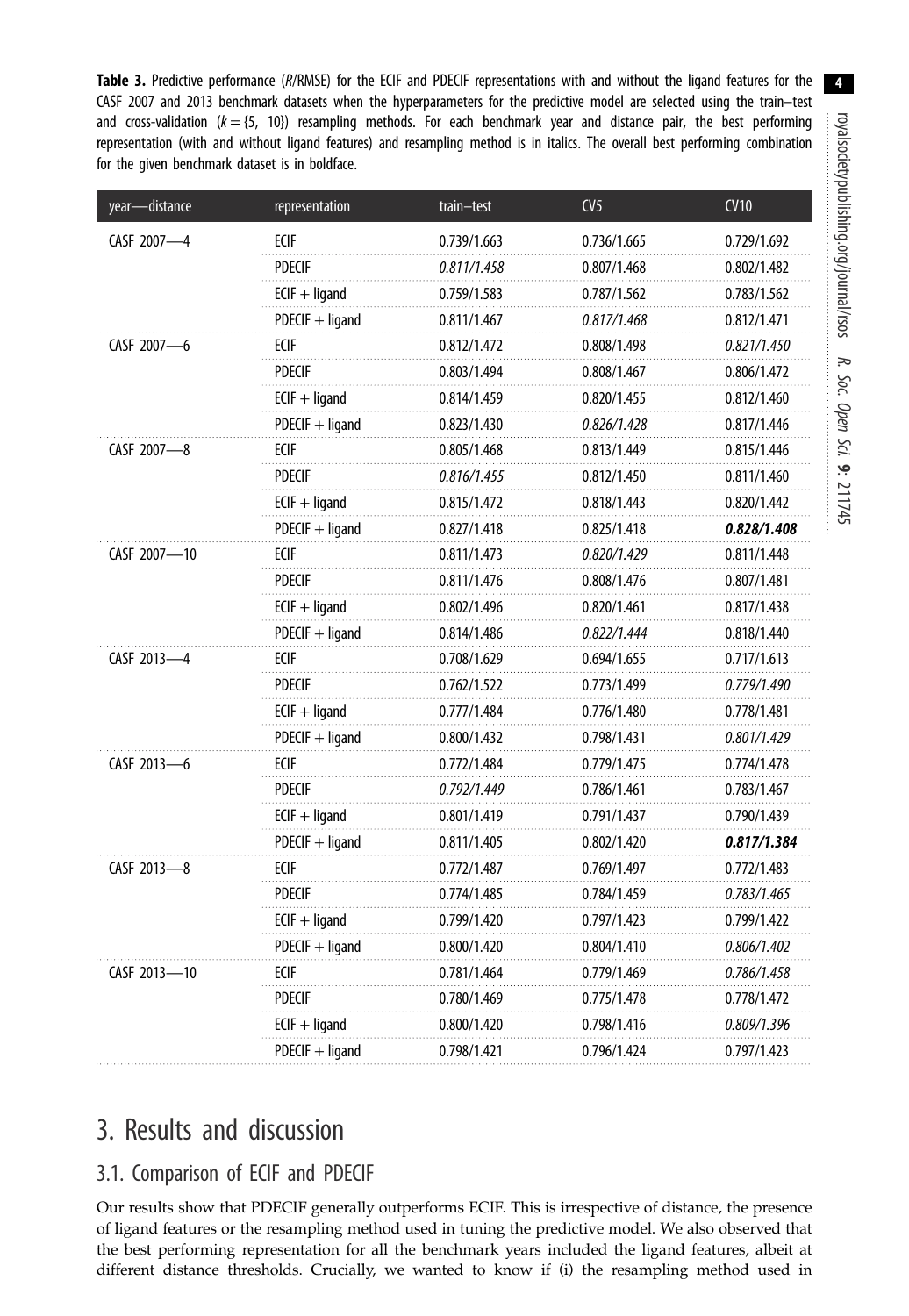<span id="page-4-0"></span>Table 4. Predictive performance (R/RMSE) for the ECIF and PDECIF representations with and without the ligand features for the CASF 2016 and 2019 benchmark datasets when the hyperparameters for the predictive model are selected using the train–test and cross-validation  $(k = \{5, 10\})$  resampling methods. For each benchmark year and distance pair, the best performing representation (with and without ligand features) and resampling method is in italics. The overall best performing combination for the given benchmark dataset is in boldface.

| year-distance | representation  | train-test  | CV <sub>5</sub>    | CV10        |
|---------------|-----------------|-------------|--------------------|-------------|
| CASF 2016-4   | ECIF            | 0.752/1.497 | 0.752/1.495        | 0.748/1.501 |
|               | <b>PDECIF</b>   | 0.816/1.334 | 0.823/1.317        | 0.818/1.329 |
|               | $ECIF + ligand$ | 0.818/1.335 | 0.822/1.319        | 0.822/1.323 |
|               | PDECIF + ligand | 0.841/1.272 | 0.840/1.273        | 0.839/1.275 |
| CASF 2016-6   | ECIF            | 0.808/1.343 | 0.811/1.335        | 0.802/1.353 |
|               | <b>PDECIF</b>   | 0.833/1.277 | 0.833/1.280        | 0.828/1.293 |
|               | $ECIF + ligand$ | 0.840/1.263 | 0.840/1.260        | 0.829/1.284 |
|               | PDECIF + ligand | 0.843/1.252 | 0.840/1.258        | 0.844/1.248 |
| CASF 2016-8   | ecif            | 0.806/1.343 | 0.804/1.350        | 0.797/1.361 |
|               | <b>PDECIF</b>   | 0.823/1.303 | 0.829/1.290        | 0.824/1.305 |
|               | $ECIF + ligand$ | 0.831/1.281 | 0.832/1.275        | 0.838/1.263 |
|               | PDECIF + ligand | 0.831/1.276 | 0.843/1.248        | 0.842/1.256 |
| CASF 2016-10  | ECIF            | 0.815/1.320 | 0.812/1.328        | 0.816/1.314 |
|               | <b>PDECIF</b>   | 0.825/1.298 | 0.823/1.300        | 0.830/1.288 |
|               | $ECIF + ligand$ | 0.844/1.245 | 0.842/1.252        | 0.842/1.256 |
|               | PDECIF + ligand | 0.842/1.252 | 0.844/1.246        | 0.839/1.260 |
| CASF 2019-4   | ECIF            | 0.793/1.424 | 0.795/1.417        | 0.791/1.426 |
|               | <b>PDECIF</b>   | 0.854/1.235 | 0.853/1.239        | 0.851/1.249 |
|               | $ECIF + ligand$ | 0.833/1.294 | 0.833/1.289        | 0.832/1.290 |
|               | PDECIF + ligand | 0.859/1.217 | 0.855/1.223        | 0.859/1.212 |
| CASF 2019-6   | ECIF            | 0.832/1.284 | 0.837/1.272        | 0.833/1.284 |
|               | <b>PDECIF</b>   | 0.850/1.236 | 0.850/1.240        | 0.849/1.241 |
|               | $ECIF + ligand$ | 0.847/1.237 | 0.848/1.230        | 0.853/1.223 |
|               | PDECIF + ligand | 0.859/1.208 | 0.860/1.201        | 0.860/1.204 |
| CASF 2019-8   | ECIF            | 0.831/1.290 | 0.836/1.281        | 0.839/1.268 |
|               | <b>PDECIF</b>   | 0.845/1.251 | 0.848/1.244        | 0.849/1.239 |
|               | $ECIF + ligand$ | 0.854/1.222 | 0.852/1.230        | 0.851/1.227 |
|               | PDECIF + ligand | 0.857/1.215 | 0.862/1.204        | 0.854/1.222 |
| CASF 2019-10  | ecif            | 0.832/1.282 | 0.842/1.258        | 0.837/1.271 |
|               | <b>PDECIF</b>   | 0.848/1.245 | 0.849/1.248        | 0.851/1.236 |
|               | $ECIF + ligand$ | 0.856/1.211 | 0.858/1.208        | 0.854/1.217 |
|               | PDECIF + ligand | 0.855/1.215 | <i>0.859/1.207</i> | 0.857/1.203 |

selecting the best set of hyperparameters for the predictive model affects performance, and (ii) there is a difference in predictive performance between the different representations. In the first case, paired t-tests indicate that the difference in performance is not statistically significant when the three resampling methods are paired up and compared across all benchmark years, distances and representations. However, with a significance level of  $0.01$  paired t-tests indicate a significant difference in performance when the different dataset representations are paired and compared across the different resampling methods for the latter ([table 2](#page-2-0)).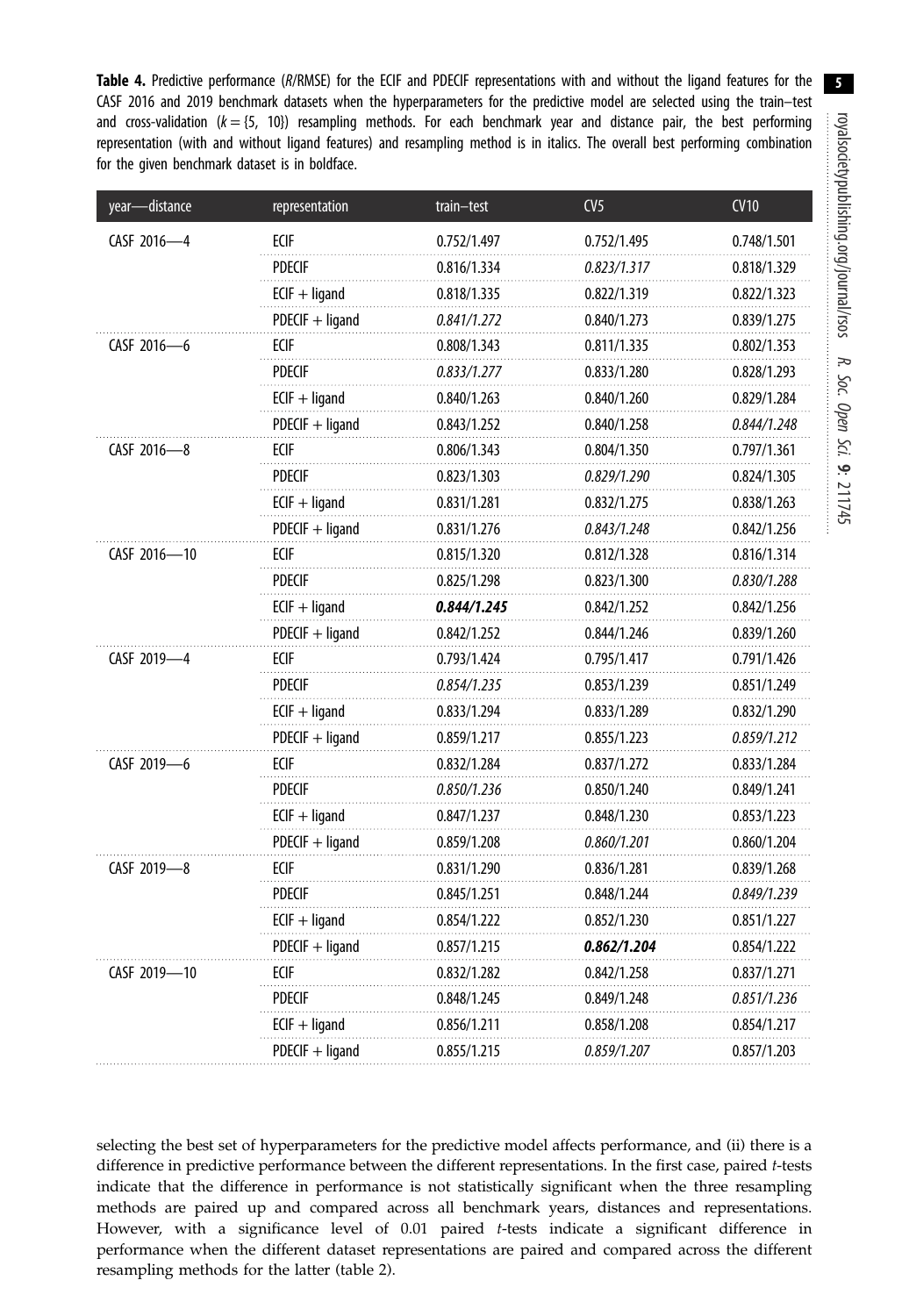On the CASF 2019 benchmark dataset, ECIF's best performance (R/RMSE) is 0.842/1.258 and 0.858/ 1.208 without and with ligand features, respectively, both of which are at a distance of 10 Å. By contrast, PDECIF's best performance is 0.854/1.235 and 0.862/1.204 without and with ligand features, respectively, where the former is at a distance of 4 Å and the latter is at a distance of 10 Å. It is worth noting that the results for ECIF differ from those reported by Sánchez-Cruz et al. [[8](#page-6-0)], where ECIF's best performance is 0.857/1.193 without ligand features, 0.866/1.169 with ligand features. In their work, the authors refer to the CASF-2019 benchmark dataset here as CASF-2016. Our results are more conservative. We believe this is the case because although the same raw files were retrieved from PDBbind, the preprocessing steps we used in generating the mol files which we then use in generating the representations differ. However, our results confirm the following findings reported in their prior work: (i) inclusion of ligand features significantly improves predictive performance, and (ii) ECIF and by extension PDECIF outperforms other state-of-the-art approaches such as convolutional neural network (CNN) architectures such as  $K_{\text{DEEP}}$  [\[3\]](#page-6-0) (0.82/1.27) and TopBP-DL [[18\]](#page-6-0) (0.848/1.210). Furthermore, what we propose outperforms other state-of-the-art GBT-based scoring functions like AGL-Score [[4](#page-6-0)] and EIC-Score [\[7\]](#page-6-0) with Pearson R coefficients of 0.833 and 0.828 on the CASF-2016 benchmark. See tables [3](#page-3-0) and [4](#page-4-0) for our complete set of results.

#### 3.2. Feature importance

We performed feature selection on the CASF 2019 benchmark training dataset with the PDECIF representation at a distance of 8 Å augmented with the ligand features, as it was the best performing [\(table 4\)](#page-4-0). This dataset has 2912 features. The Boruta feature selection algorithm identified 817 confirmed important features. The top 20 of these features by mean importance in descending order are: C;4;3;1;0;0-C;4;3;0;1;1-h, N;3;2;1;0;0-C;4;3;0;1;1-h, O;2;1;0;0;0-C;4;3;0;1;1-h, C;4;3;0;0;0-C;4;3;0;1;1-h, Crippen\_MolLogP, C;4;1;3;0;0-C;4;3;0;1;1-h, C;4;2;1;1;1-C;4;3;0;1;1-h, C;4;3;0;1;1-C;4;3;0;1;1-h, SlogP\_VSA2, Chi2v, C;4;2;2;0;0-C;4;3;0;1;1-h, O;2;1;0;0;0-C;4;3;0;1;1-l, Chi3v, C;4;3;0;1;1-C;4;2;1;1;1-h, C;4;1;3;0;0-C;4;3;0;1;1-l, C;4;2;1;1;1-C;4;2;1;1;1-l, Chi1v, MaxAbsPartialCharge, Chi4v, C;4;2;1;1;1- C;4;3;0;1;1-l. The full set of important features are provided in the electronic supplementary material.

It is worth noting that 121 of the 194 ligand features we considered were selected as part of the 817 important features. Having identified these features using the training set, we performed additional experiments using just them and the same tuning configuration discussed in the previous section. The performance (R/RMSE) for the train–test, CV5 and CV10 resampling methods are 0.852/1.224, 0.851/ 1.224 and 0.849/1.228 respectively. This means that they achieve approximately 99.4%, 98.7% and 99.4% of the full dataset performance (see row 'CASF 2019—8' and entry 'PDECIF + ligand' in [table 4](#page-4-0)).

## 4. Conclusion

In this paper, we have presented a simple extension to the ECIF representation approach for the in silico prediction of protein binding affinity. Our results show that the extension significantly outperforms the base approach on the CASF benchmark datasets. Furthermore, we show that for GBTs, the resampling method used in optimizing the hyperparameters affects predictive accuracy. This is particularly important when comparing against other scoring functions, where progress is measured using performance on benchmark datasets. However, our experiments show that the difference in performance gain is not statistically significant.

Data accessibility. Data and relevant code for this research work are stored in GitHub: [https://github.com/](https://github.com/oghenejokpeme/PDECIF) [oghenejokpeme/PDECIF](https://github.com/oghenejokpeme/PDECIF) and have been archived within the Zenodo repository: [https://doi.org/10.5281/zenodo.](https://doi.org/10.5281/zenodo.6448428) [6448428](https://doi.org/10.5281/zenodo.6448428).

Authors' contributions. O.I.O.: conceptualization, data curation, formal analysis, investigation, methodology, writing original draft, writing—review and editing; A.A.R.: conceptualization, data curation, formal analysis, investigation, methodology, writing—original draft, writing—review and editing; H.L.: formal analysis, investigation, writing review and editing; H.N.: conceptualization, formal analysis, funding acquisition, project administration, supervision, writing—review and editing; R.D.K.: conceptualization, formal analysis, funding acquisition, project administration, resources, supervision, writing—review and editing.

All authors gave final approval for publication and agreed to be held accountable for the work performed therein. Conflict of interest declaration. We declare we have no competing interests.

Funding. This work was supported by the Engineering and Physical Sciences Research Council (EPSRC) UK through the ACTION on cancer grant (grant nos. EP/R022925/1, EP/R022941/1). H.N. is supported by the EPSRC under the program grant no. EP/S026347/1 and the Alan Turing Institute under the EPSRC grant no. EP/N510129/1. H.L. is